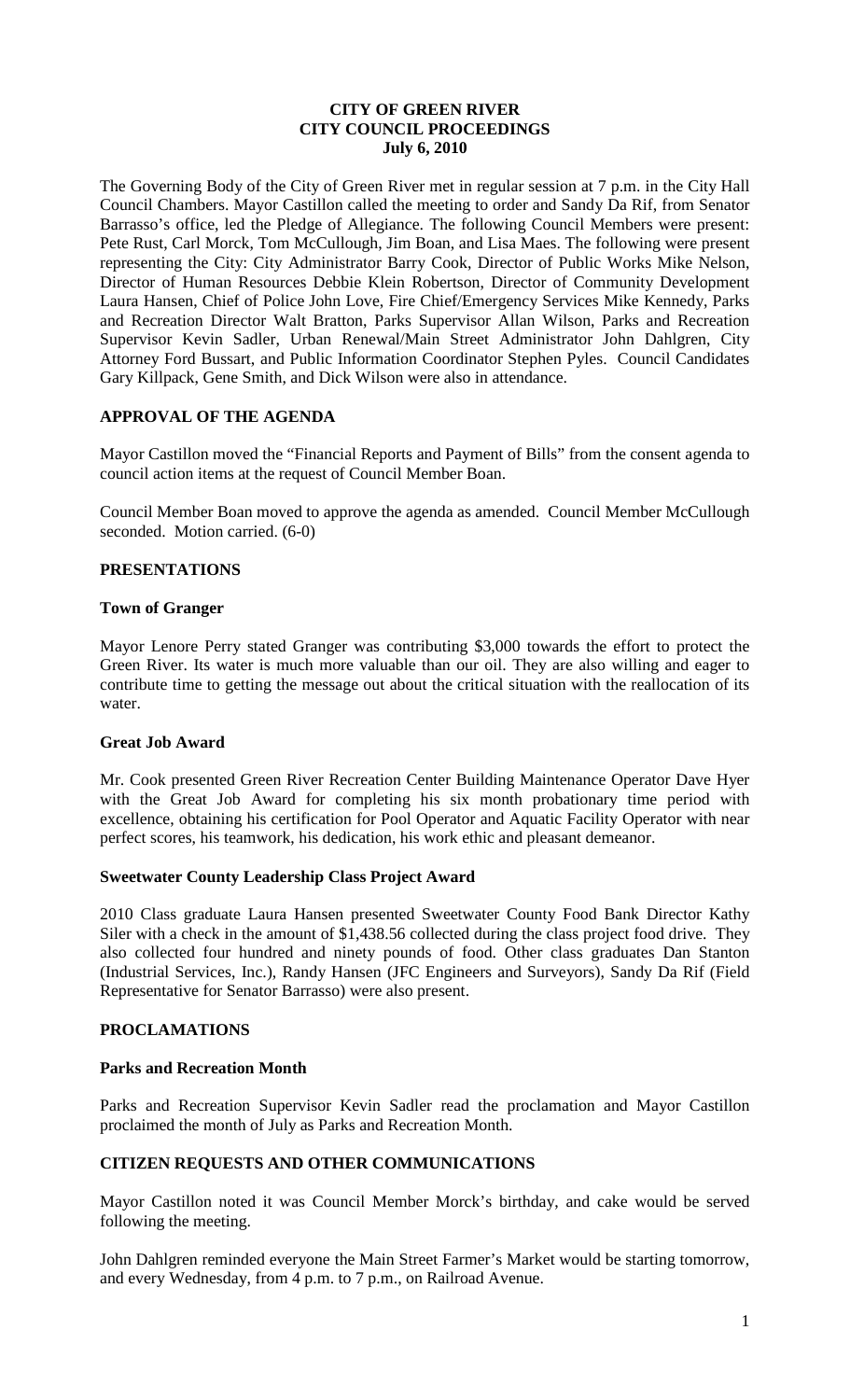# **RESOLUTIONS**

# **Water Line Easement from Castle Rock Special Hospital District**

**R10-59:** A resolution authorizing the City of Green River, Wyoming, to accept from Castle Rock Special Hospital District, a permanent easement for installation, maintenance and repair of a water line and pressure reducing valve vault.

Mr. Cook noted this is part of the SE Water Improvement Project which includes a water line going up past the medical clinic and over the hill to tie into the improvements that were installed last summer on Faith Circle.

Council Member McCullough moved to approve the resolution. Council Member Maes seconded. Motion carried. (6-0)

### **Budget Increase for the Southeast Storm Drain Project**

**R10-60:** A resolution for the governing body of the City of Green River, Wyoming, to approve an increase expenditure authority in the Capital Projects Fund for the Southeast Teton Storm Drain Project in the amount of \$200,000.

Mr. Cook explained the city had received a notice of violation from DEQ regarding some storm drain run off that has occurred in the area of East Teton. An easement was provided to the developer several years ago to install a culvert under East Teton to provide drainage through private property down underneath the greenbelt and into the river. The storm runoff over the last couple of years has caused some problems, and DEQ wants the city to fix it by encapsulating it so the water doesn't run over the surface.

There is also silt in the river that needs to be removed. DEQ and the Army Corp of Engineers have been notified that the city is proceeding with the repair and removal of the silt. The city is looking into whether the city is fully responsible for the repair or whether the developer has some responsibility to assist.

Council Member Maes suggested part of the money they receive from the sixth penny reimbursement be allocated to replace the money being taken out of the Risk Management Fund for the storm drain repair.

Council Member Rust moved to approve the resolution. Council Member Morck seconded. Motion carried. (6-0)

### **Budget Increase for Consolidated Dispatch**

**R10-61:** A resolution for the governing body of the City of Green River, Wyoming, to approve an increase in expenditure authority in the Capital Projects Fund for the Consolidated Dispatch Center Program in the amount of \$174,761.

Chief Love stated this was the exact amount of the WyoLink grant. The money needs to be in the budget to purchase Green River's share of the radio consoles for the Combined Dispatch Center, then the city will get a reimbursement from the grant.

Council Member Boan moved to approve the resolution. Council Member McCullough seconded. Motion carried. (6-0)

### **Power Line Easement to Rocky Mountain Power/PacifiCorp**

**R10-62:** A resolution authorizing the City of Green River, Wyoming, to enter into a power line easement with Rocky Mountain Power/PacifiCorp. *(line replacement at the Spaceport)*

Council Member Maes moved to approve the resolution. Council Member Rust seconded. Motion carried. (6-0)

# **COUNCIL ACTION ITEMS**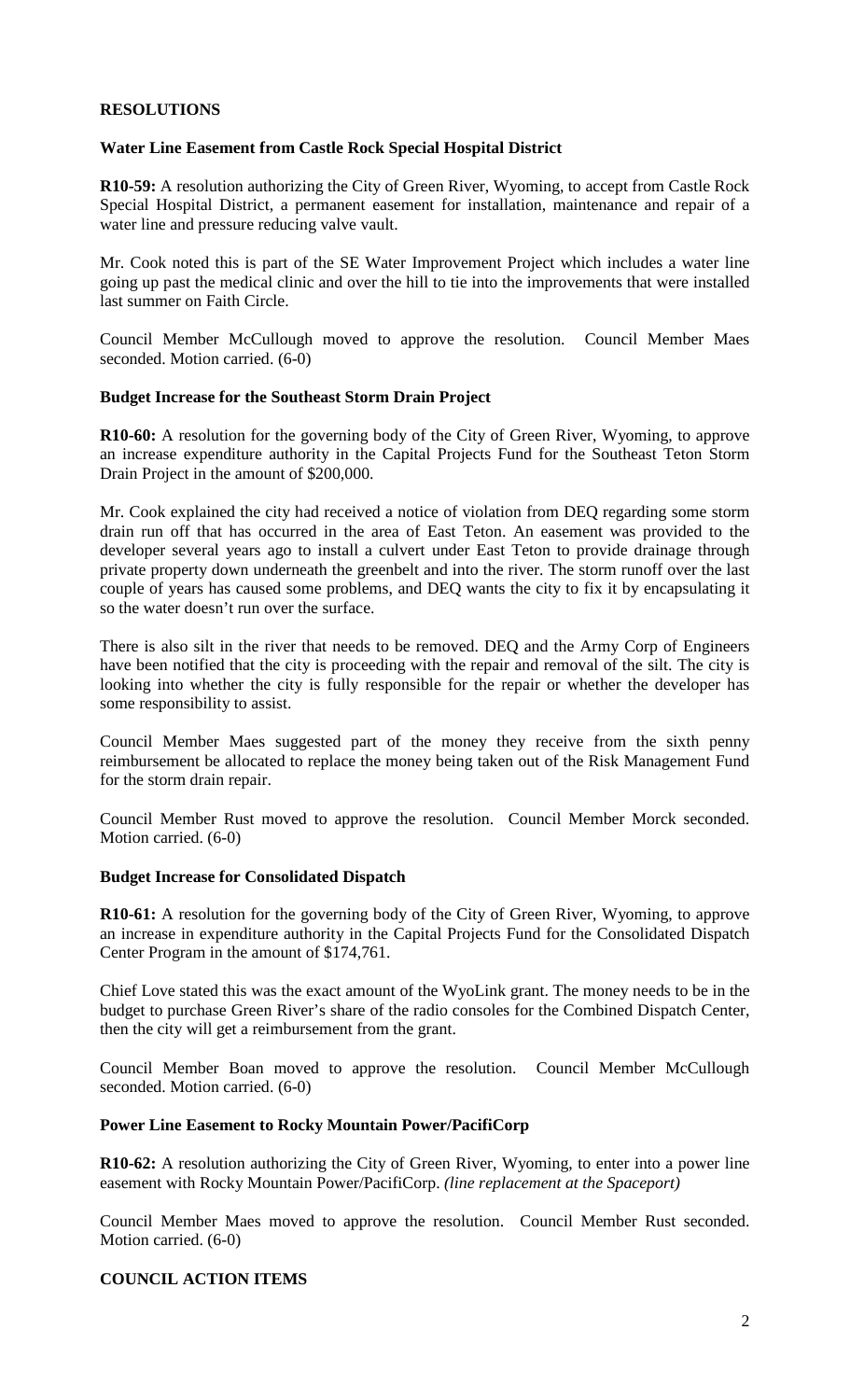# **Joint Powers Combined Communications Center Lease**

Council Member McCullough moved to approve the *five year* lease with the Combined Communications Center Joint Powers Board for #5 Shoshone Avenue in the amount of \$10 per month. Council Member Maes seconded. Motion carried. (6-0)

## **Repeal of Sweetwater County Community Juvenile Services Board Agreement**

Mr. Bussart stated the county commissioners had restructured the agreement and added about fifteen more people to a committee that was already so unwieldy it will fail to function. The agreement is just a conduit to provide funding for juvenile services.

Council Member Boan moved to repeal the agreement passed on April 20, 2010 for the Sweetwater County Community Juvenile Services Board. Council Member McCullough seconded. Motion carried. (6-0)

#### **Sweetwater County Community Juvenile Services Board Agreement**

Council Member Rust moved to approve the revised agreement for the Sweetwater County Community Juvenile Services Board. Council Member McCullough seconded. Motion carried. (6-0)

### **Withdrawal from Energy Efficiency and Conservation Block Grant**

Mr. Cook explained the city had been notified they had received a \$50,000 grant from the federal government stimulus money for an energy efficiency project. The original project was to help with the boiler replacement at the recreation center. However, the contractor that installed the boiler was unwilling to provide the necessary federal documentation the grant required unless they were paid an additional \$20,000. So, the council decided not to use the grant for the boiler.

The city asked the federal government for permission to change the scope for the grant, and permission to use the grant for an energy efficiency study of all the city facilities with recommendations to create energy efficiency. Staff worked several months to create a request for proposals to put the project out for bid. However, when the time for the pre-bid meeting came no one showed up. Staff is at a loss on how to proceed. Staff recommendation is to notify the federal government the city is no longer interested in accepting the grant.

Council Member Rust stated Pat Robbins had thought it was rather odd that no one was interested in doing the energy study for the city. Similar grants have been used in several communities throughout the state, and companies did the study free of charge. She thought the companies would be happy to do the study for the city if they got paid. He thinks the city should contact the Wyoming communities that have already had an energy study done, and find out if one of the companies would do one for Green River.

Council Member Rust is totally against turning down the grant. He wants staff to come up with another use for the money. He understands it takes a lot of staff time to process a grant application, and feels the city should hire somebody to write grants for the city.

Council Member Maes felt they should look at using the grant for wind energy for the recreation center. Mr. Wilson noted they would have to rewrite the grant and then reapply, with no guarantee the city would get the grant. It would take a lot of staff time to research the needed products to make sure they meet the grant requirements *(made in the USA),* and work with Rocky Mountain Power. It is more complicated than working on a residential system.

Ms. Hansen noted three companies had contacted the city regarding their interest in doing the energy audit for the city. However, they didn't show up at the mandatory pre-bid meeting. The city will have to restart the whole grant application process over if the scope is changed, and that depends on whether the Department of Energy will even allow the city to submit a third application. The city was lucky they were allowed to reapply the last time.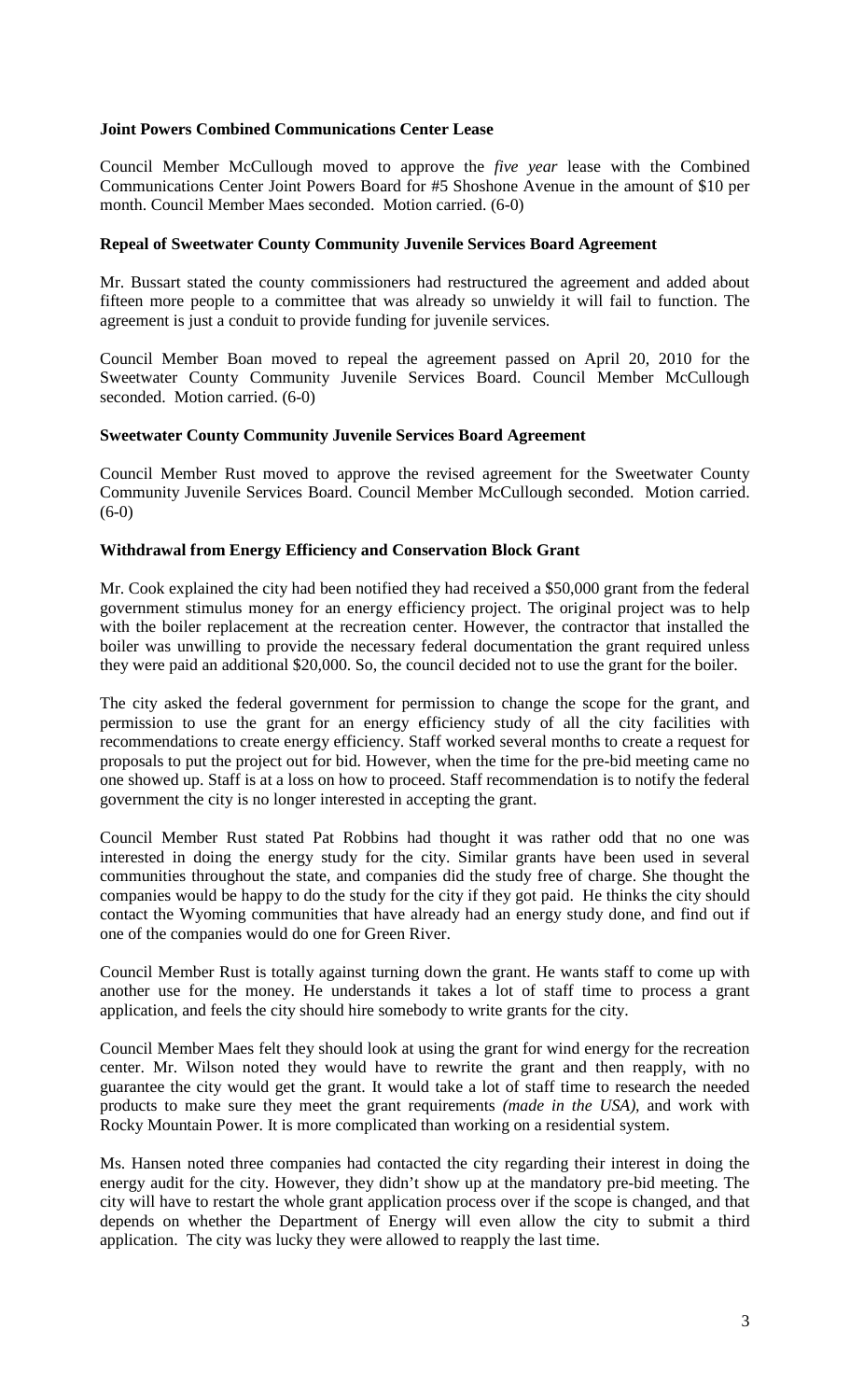Council Member Boan felt the city should use the grant to purchase solar panels for the Pavilion and put them in storage until they could install them to test the amount of energy that could be generated by solar power. He also feels the city needs to hire a professional grant writer so once the city receives a grant they don't lose it.

Council Member Morck moved to withdraw the City of Green River's participation with the Energy Conservation Block Grant and to notify the Department of Energy as necessary. Council Member Maes seconded. Motion carried (4-2) with Council Members Maes and Rust voting no.

# **Appointment of a Student Representative to the Planning and Zoning Commission**

Council Member McCullough moved to approve the Mayor's appointment of Bethany Jones as the newest student representative to the Planning and Zoning Commission. Council Member Morck seconded. Motion carried. (6-0)

### **Change Order for 2009 Capital Improvement Project Arizona/Birch/Crossbow Project**

Mr. Cook explained the council had directed funding allocated for work on Arizona be used to pay for the additional traffic controls they authorized for the work on Faith and Evans last year in the amount of \$110,000.

In addition, the water system maps used to design this year's improvements were not accurate, because they didn't show water lines located on private property. The lines on private property have to be moved into the street. Also, the AC water main at the Evans/Faith intersection was brittle and forced the contractor to make the tie further up Evans Street. The additions cost an additional \$100,000 for the surface work.

On Birch Street, the design was based on one boring from 1982 which indicated there was 3.5 inches of base course under the existing asphalt pavement, but it was found the majority of the street had little or no base course with shale rock material below it. This required import fill be provided at an additional cost of \$14,076 and an additional 21 days of contract time.

Council Member Morck moved to approve Change Order #2 for the 2009 Capital Improvement Project, *to Pallesen Construction,* in the amount of \$224,076 and to increase the contract time by 21 days to complete the project according to the scope of work on the original project. Council Member McCullough seconded. Motion carried. (6-0)

### **Financial Reports and Payment of Bills**

Council Member Boan questioned the need to purchase chairs at the cost of \$1,661 each for the dispatch.

Chief Love explained the chairs are being used 24 hours a day, seven days a week. *(The chairs are used by several different dispatchers, each with different needs)*. They can expend the money to replace a chair that can be used for three years, or spend \$800 and replace a chair every six months. Once the chairs are replaced the old chairs are used by other offices in the police department. He's used one of the dispatch chairs for an additional three years. The chairs are the cost of doing business.

Council Member Boan moved to approve the financial reports and payment of bills as follows:

*Outstanding Invoices* = \$1,008,606.50 *Prepaid Invoices* = \$76,533.87 *Payroll Expenditures* = \$553,222.41 *Pre-authorization Payments* = \$755,000.00

Council Member Morck seconded. Motion carried. (6-0)

# **CONSENT AGENDA**

Council Member Rust moved to approve the following consent agenda items. Council Member Morck seconded. Motion carried. (6-0)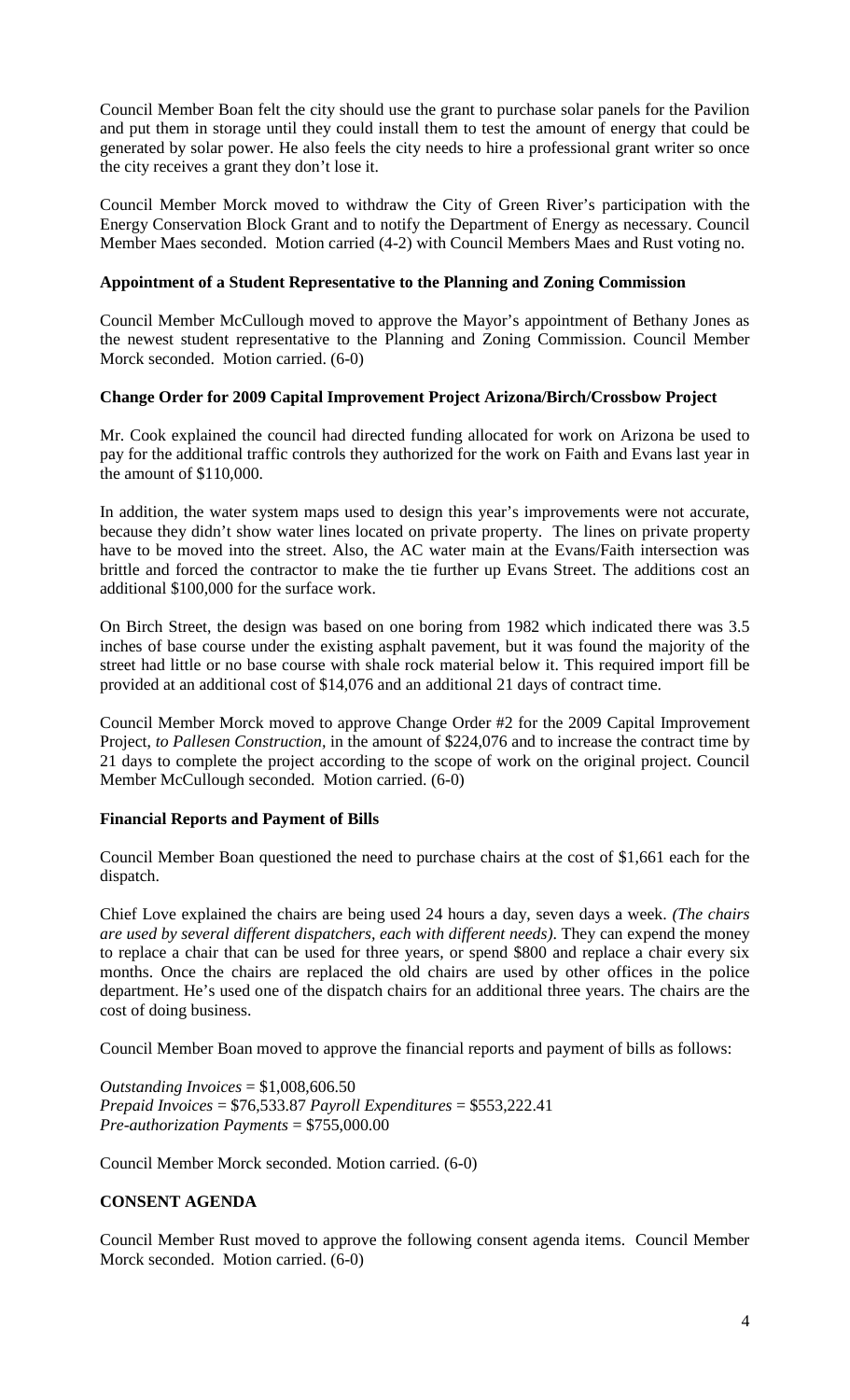- Approval of the Horse Corral Lease Agreement with Joseph Pearson for corral #30.
- Approval of the Horse Corral Lease Agreement with Maria Salido for corral #71.
- Ratification of an agreement for the Recovery Act: Justice Assistance Grant (JAG) Program Award in the amount of \$28,115.
- Ratification on an amendment for the WyoLink joint dispatch center grant in the amount of \$24,761.
- Approval of the professional services agreement with Custom Events for \$2,900.25 and with GooseJumps, LLC for \$2,110 for rentals of inflatable's for the 4th Annual Playful City USA / Health and Wellness Day in partnership with the Sweetwater County School District #2.
- Approval of a Professional Service Agreement with Nelson Engineering for construction engineering in the amount of \$60,000 to complete the 16" water main crossing the Green River.
- Approval of the Minutes for: June 15, 2010.

# **CITY ADMINISTRATOR'S REPORT**

Mr. Cook reported on the following:

- Public notices and advertising on the  $6<sup>th</sup>$  Penny projects completed over the last five years have been published and placed on Channel 13 thanking the citizens for their support of the major infrastructure improvements.
- He submitted a request to the Wyoming Association of Municipalities regarding proposed legislation to reduce legal public notice publication costs for communities in Wyoming, allowing them to use other methods to provide legal notices. The cost for publication of legal notices has increased steadily over the last four years. Green River's current costs are over \$400,000 a year.
- The in-kind services for Flaming Gorge Days totaled \$54,000; \$23,000 by Parks and Recreation, \$5,000 by Public Works, \$25,000 by the Police Department, and \$5,000 by the Fire Department.
- Agenda items proposed for the July  $13<sup>th</sup>$  workshop and special council meeting.

# **CITY ATTORNEY'S REPORT**

Responding to a request from the Mayor, Mr. Bussart reported on his meeting at the governor's office regarding the Million Water Diversion Project.

Those who attended were the Governor, the Attorney General, the Director of the Wyoming Water Development Commission, The Director of the State Engineers Office, and an attorney general who was writing an opinion. The topic of the meeting was: Wyoming's Legislature has passed an anti-export statute which states no water which originates in Wyoming can be diverted to another state without the approval of the Wyoming Legislature. So, the discussion focused on that legal opinion, and whether this water Mr. Million or Mr. Yager are trying to divert out of the Flaming Gorge and take to Colorado, is indeed Colorado water, even under the allotments dictated by the Colorado River Compact. Or, that given some projections, that with global warming and the palpably visible disappearance of the glaciers in the Wind Rivers within five years, whether Colorado will even have any water.

The argument is, the Colorado Conservation Commission of Colorado hired an expert and asked them to do a future projection on whether any of the water would be Colorado water within the foreseeable future. They used five models and three of them resulted in a prediction that not one drop of this water within a very short number of years would be Colorado water. So, the